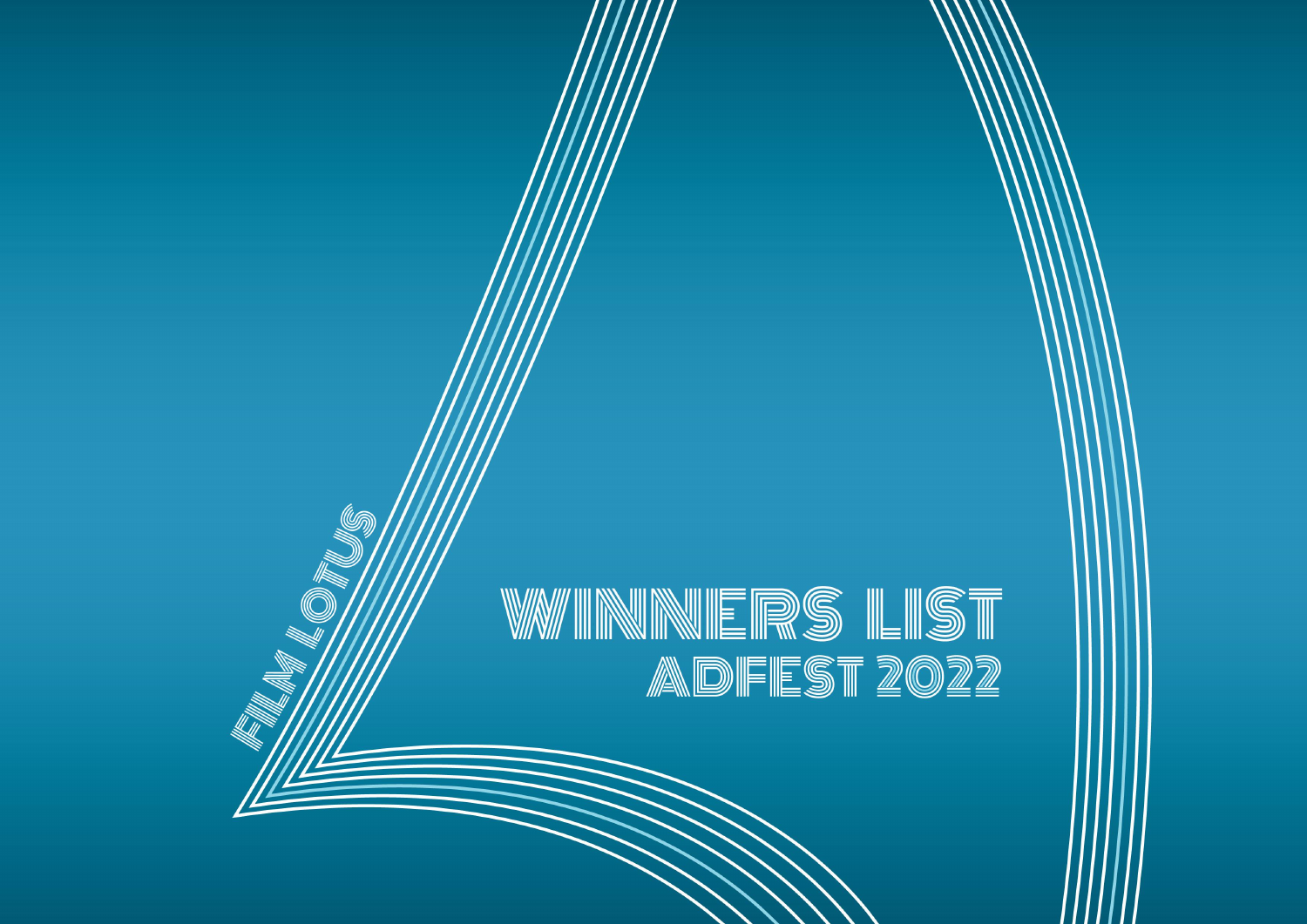



# **BROADCAST SUB-CATEGORIES**

## **CATEGORY F01: FOOD & BEVERAGES**

| CODE    | <b>TITLE</b>             | <b>BRAND</b>        | <b>AGENCY</b>                  | <b>COMPANY ENTERING</b>        | <b>AWARDS</b> |
|---------|--------------------------|---------------------|--------------------------------|--------------------------------|---------------|
| F01/004 | <b>LIBRARY</b>           | <b>VOIZ WAFER</b>   | OGILVY GROUP THAILAND, BANGKOK | OGILVY GROUP THAILAND, BANGKOK | <b>BRONZE</b> |
| F01/001 | <b>FIND YOUR OWN WAY</b> | <b>POCARI SWEAT</b> | DENTSU INC.<br><b>TOKYO</b>    | DENTSU INC., TOKYO             | FINALIST      |

#### **CATEGORY F06: RETAIL, TRAVEL, LEISURE & COMMUNICATION MEDIA**

| CODE    | <b>TITLE</b>                                                                | <b>BRAND</b>                         | <b>AGENCY</b>           | <b>COMPANY ENTERING</b>            | <b>AWARDS</b>   |
|---------|-----------------------------------------------------------------------------|--------------------------------------|-------------------------|------------------------------------|-----------------|
| F06/013 | LYMPIC GAMES OPENING<br>TOKYO 2020<br>' / LET THE GAMES BEGIN<br>CEREMONY / | <b>OLYMPIC</b><br>: OPENING CEREMONY | <b>TOKYO</b><br>`'J INC | <b>TOKYC</b><br>GEEK PICTURES INC. | <b>FINALIST</b> |

#### **CATEGORY F07: FINANCE, REAL ESTATE, BUSINESS PRODUCTS & SERVICES & COMMERCIAL PUBLIC SERVICES**

| CODE    | <b>TITL.</b>                 | <b>BRAND</b> | <b>AGENCY</b>                     | <b>COMPANY ENTERING</b>                                           | <b>AWARDS</b> |
|---------|------------------------------|--------------|-----------------------------------|-------------------------------------------------------------------|---------------|
| F07/005 | GOAI<br><b>IA 434</b><br>IM) | ----<br>◡    | BANGKOK<br><b>GRUU</b><br>AILAIND | . BANGKOK<br>$\sim$ $\sim$<br>UUILI<br>HAILAIND.<br><b>UITUUL</b> | GOLD          |

# **INTERNET FILM & OTHER FILM SUB-CATEGORIES**

#### **CATEGORY F11: INTERNET FILM: FOOD & BEVERAGES**

| CODE   | <b>TITLE</b>         | <b>BRAND</b>          | <b>AGENCY</b>                                                  | <b>COMPANY ENTERING</b>                                                      | <b>AWARDS</b>   |
|--------|----------------------|-----------------------|----------------------------------------------------------------|------------------------------------------------------------------------------|-----------------|
| 되1/013 | $\cup$ $\cup$ $\cup$ | $\sim$<br>ISNACK JACK | <b>BANGKOK</b><br>$\sim$<br>$\sim$ $\sim$<br><b>HAL AUEINU</b> | BANGKOM<br>$\sim$ $\sim$<br>AGENU'<br>AUAP<br>$\overline{1}$<br>$\mathsf{I}$ | <b>FINALIST</b> |

#### **CATEGORY F12: INTERNET FILM: BEAUTY, HEALTH & PERSONAL CARE**

| CODE    | <b>TITLE</b>                                | <b>BRAND</b> | <b>AGENCY</b>         | <b>COMPANY ENTERING</b>                                       | <b>AWARDS</b>   |
|---------|---------------------------------------------|--------------|-----------------------|---------------------------------------------------------------|-----------------|
| F12/003 | . THE REAL WORLD<br><b>SAFELY</b><br>Y FEEL | <b>DURE</b>  | AMBER CHINA, SHANGHAI | <b>JAMBER COMMUNICATION</b><br>[SHANGHAI] CO., LTD., SHANGHAI | <b>FINALIST</b> |

#### **CATEGORY F16: INTERNET FILM: RETAIL, TRAVEL, LEISURE & COMMUNICATION MEDIA**

| CODE    | <b>TITLE</b>                     | <b>BRAND</b>          | <b>AGENCY</b>                           | <b>COMPANY ENTERING</b>                 | <b>AWARDS</b> |
|---------|----------------------------------|-----------------------|-----------------------------------------|-----------------------------------------|---------------|
| F16/008 | THE TRAINEE                      | <b>THE</b>            | WUNDERMAN THOMPSON THAILAND.<br>BANGKOK | WUNDERMAN THOMPSON THAILAND.<br>BANGKOK | GOLD          |
| F16/004 | LTY FREE FESTIVAL<br><b>GUIL</b> | CENTRAL MIDNIGHT SALE | WOLF BKK, BANGKOK                       | WOLF BANGKOK, BANGKOK                   | <b>BRONZE</b> |